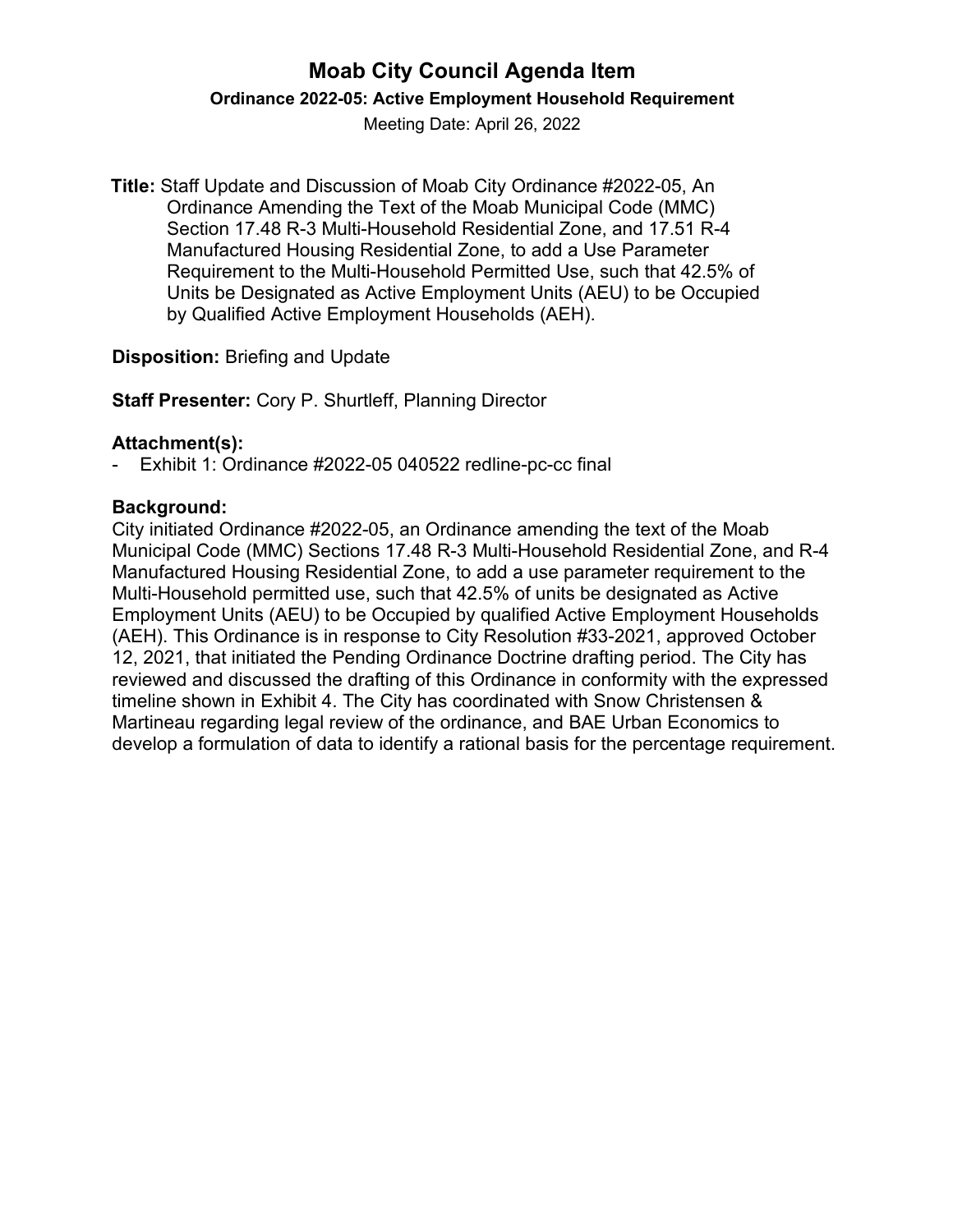The draft Ordinance 2022-05 has been discussed and reviewed by Planning Commission and City Council in compliance with the Development Code Amendment standards and requirements. The Ordinance was presented for Public Hearing on March 24, 2022, then recommended by Planning Commission March 29, 2022, for City Council consideration of approval March 31, 2022. The item was tabled March 31, 2022 and scheduled for consideration April 12, 2022.

#### **Narrative/Summary:**

It has been established that there is a clear community need for attainable local housing, and by extension workforce housing, ie. Active Employment Housing. This need has been made apparent by the increasing market rate of housing/rent, which is pricing out the local workforce from both rent and purchase options. This strain is currently causing shortages in local workforce, not just in Moab City, but in the whole Grand County area. This deficit of local workforce is affecting all businesses, including the essential services required for basic operation of community needs; including the sufficient staffing of the School District, Medical Services & the Hospital, and Municipal Services such as Law Enforcement.

This shortage/crisis is being exacerbated by the increased cost of construction, increased cost of living, removal and redevelopment of existing attainable housing properties into intentionally designed luxury or second home dwellings. Attainable local housing is in decline due to these conditions, while unattainable housing is increasing

A proposed solution to this specific issue, within the larger housing crisis, was to include a use parameter requirement for multi-household developments in the R-3/R-4 zones. The R-3 and R-4 zones have been distinguished as especially susceptible zones to the specific impacts of the inverse development of attainable housing, and because of the Multi-Household Dwelling permitted uses are situated best to address these problems regarding attainable workforce housing.

BAE Urban Economics consultants have developed a formulation of data to identify the workforce need of the community in relation to existing need and buildout need. The data represents development impact need as Moab moves forward and continues to develop, BAE has provided proof that with a 46% locally housed workforce (existing) (54% incommute from outside City Limit), 42.5% of the new homes built would be needed for workforce housing to sufficiently staff the newly generated workforce needs of the community.

The decreasing number of attainable homes and increasing number of unattainable homes, along with the existing and continued need for local workforce has created the need for municipal development code amendment. The formulation of data showing that 42.5% of new homes must be retained as local workforce to sufficiently employ the community provides the rational basis for a use parameter requirement. The ordinance proposes to ensure a percentage of attainable housing is being built in the most effective residential permitted use, in the most effective residential zones, to specifically address the proven need for local workforce, which is critical to the community operation of essential service. Without this use-parameter requirement it is reasonability debatable that the free-market trends would imminently remove attainable housing from the Moab community; and with no reasonably adjacent satellite communities from which to draw a workforce, this trend would effectively eliminate the workforce population needed to operate or maintain the essential service for the community to function. Based on the information provided by the data formulation, the Planning Staff recommendation would be to require the data supported percentage of 42.5% Active Employment Units on